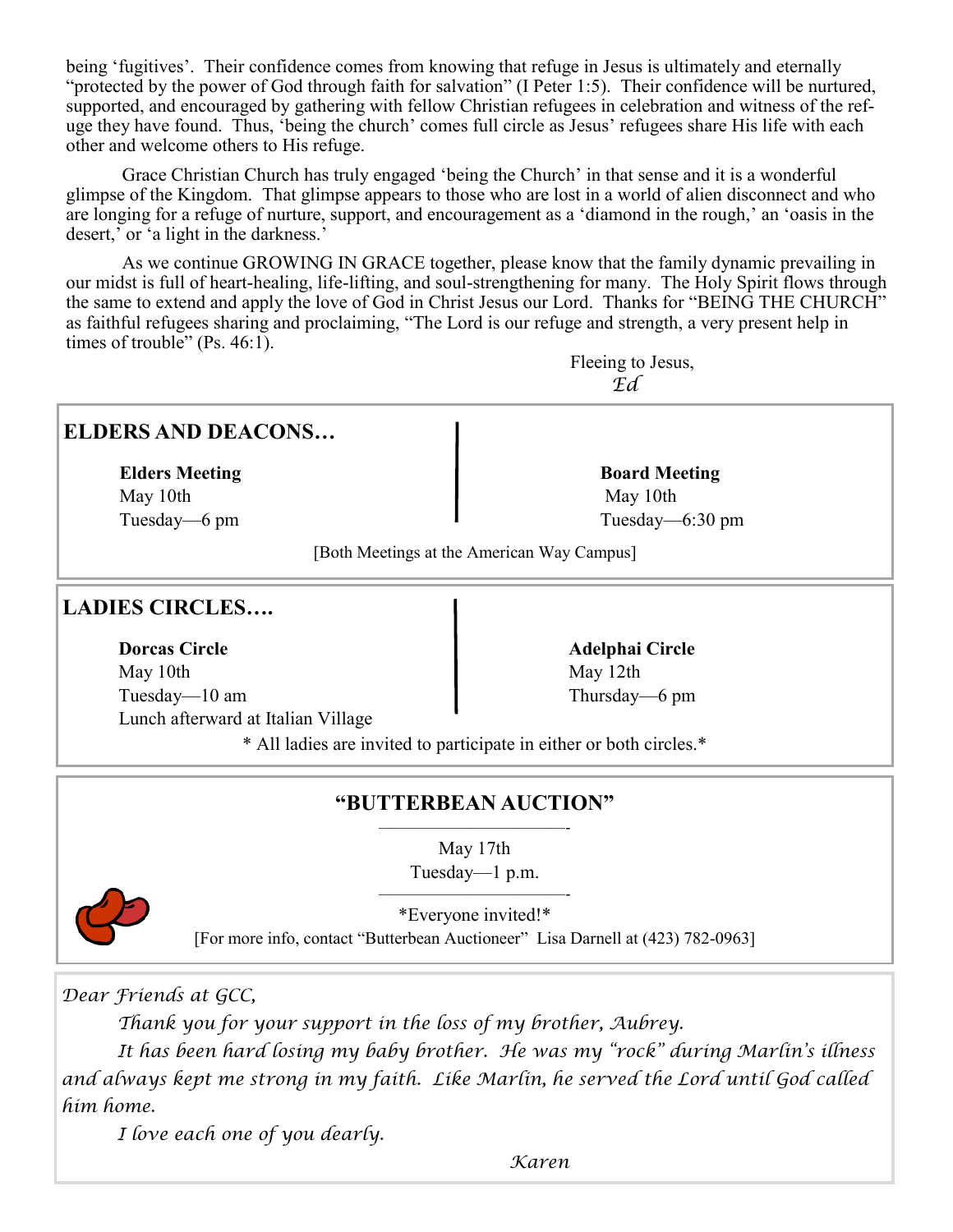# **MAY DAYS to remember...**

# **"My Cup Runneth Over" Ladies Spring Tea**

May 7th Saturday—1-3 pm

Speaker—Dr. Angela Patteson

\*All ladies invited\* [Wear your favorite hat!]

#### **Mother's Day**

**~~~~~~~~~~~~~~~~~~~~~~~~~~~~~~~~~~~~~~~~~~~~~~~~~~~~~~~~~~~~~~~**

May 8th Sunday—11 am

Sermon—"The Miriam Model" (Ex. 1:15-2:10 / 15:1-2a, 20-21)

#### **Graduate Recognition Sunday**

**~~~~~~~~~~~~~~~~~~~~~~~~~~~~~~~~~~~~~~~~~~~~~~~~~~~~~~~~~~~~~~~~**

May 22nd Sunday—11 am

Congrats to our GRADS! **~~~~~~~~~~~~~~~~~~~~~~~~~~~~~~~~~~~~~~~~~~~~~~~~~~~~~~~~~~~~~~~~~**

# **Memorial Day—observed**

May 29th Sunday—11 am



Sermon—"Patriots: American and Kingdom" (Hebrews 12:1-4)



# **GEMS OF WISDOM FROM OUR FOREBEARS**

"For all together we are God's temple and individually we are each a temple. When our heart rises to Him, it is His altar… We sacrifice to Him the sacrifice of humility with the fire of fervent love". [by Augustine 354-430 A.D.; from City of God, 426 A.D., 10.3.19]



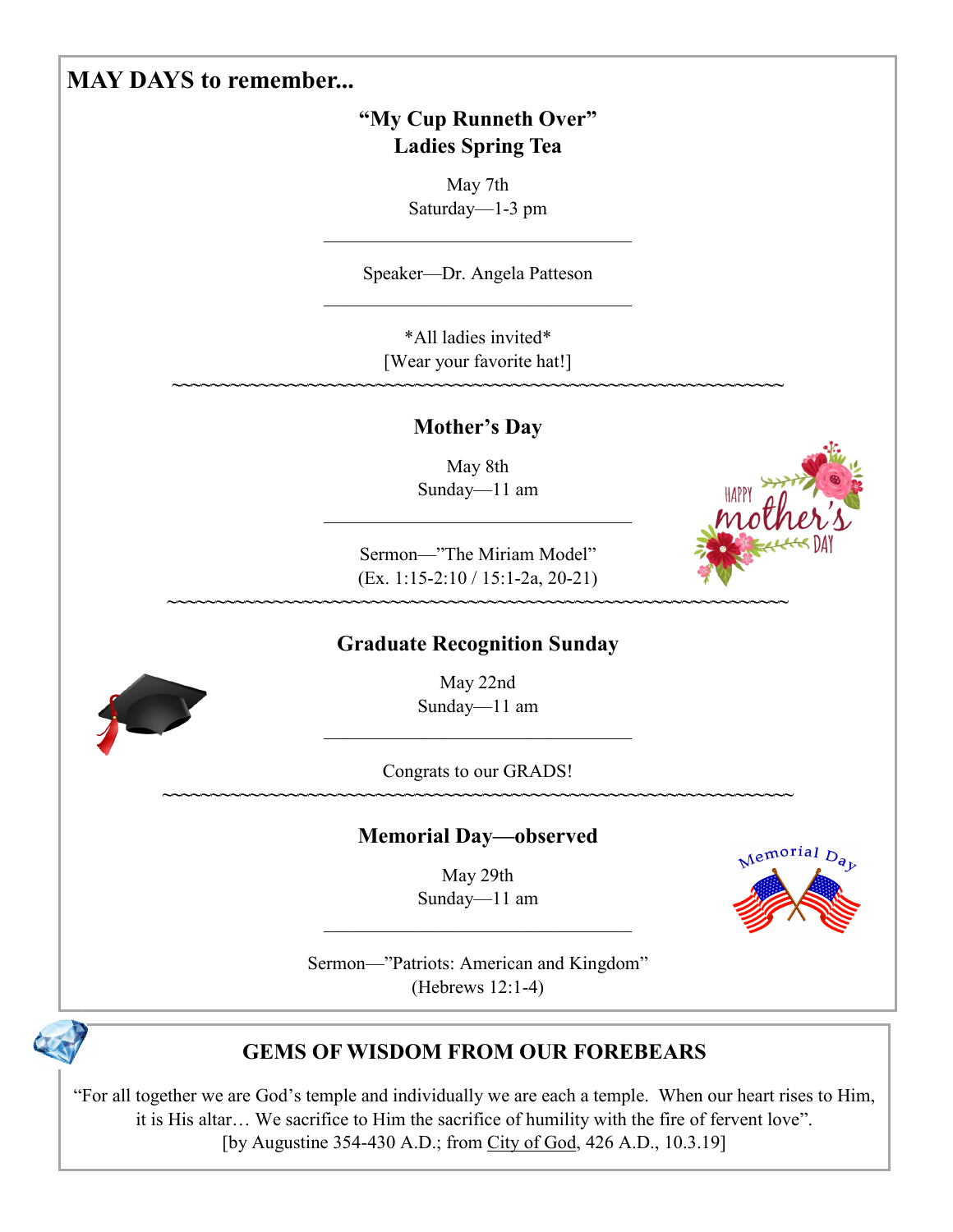#### **MISSIONS UPDATE**

The missions (and Christian Education) emphasis for April was the "EGG-Stravaganza" on Saturday, April 16th. There were 17 young people who participated in the day's activities. The Adelphai Circle prepared the baskets that included a 'resurrection message'. Janice Cobb, Rose Lane, Vicki Clevinger, and Gary & Kitty Beverly provided assistance. Elizabeth Winegar, Children's Director, planned and coordinated everything.

The "After-Church Lunch" for Hope Haven residents was held on Sunday, April 24th. The hosts were Lisa Darnell and Kaye Tipton with assistance from Wayne Darnell, Tony Tipton, Gary Beverly, and Henry Funkhouser.

Donations of items for the Ballad-HV "Hospitality Snack Cart", the AJS "Clorox / Lysol Wipes Supply", and the Sullivan County Jail Ministry" 1000 Bars of Soap" continued in April

GCC continues to monetarily support 5 missions on a monthly basis and 8 on a rotating basis. In addition, the aforementioned local missions receive various kinds of monthly support. Of course all of our missions are regularly supported by prayer.

The missions bulletin board in the fellowship hall continues as a primary means of missions education, publicity, and update. The April feature was our "Easter EGG-Stravaganza" that included both an education and missions emphasis. Jennifer Starnes keeps the missions board current and creative.

# **\*MISSIONS QUOTE\***

"The real missionary is God's own Spirit who, in His own way and time, uses as He will our faltering witness." [by Lesslie Newbigin, 1909-1998; from A Word in Season, 1994, p. 39]

# **CADET'S CORNER**

The Grace Cadets theme for the month of May is "Blooming for Jesus." We will be talking about ways that we can grow closer, and becoming better Christians.

For more information about our growing children's program, please contact Elizabeth Winegar [Children's Director] - (423) 967-7366 or winegarelizabeth@gmail.com



# **YOUTH ACTIVITY**

All Teens and 'Tweens (grades 4-8) are invited to a "Cookies and Crafting" Afternoon on Sunday, June 5th from 2-4 pm. You'll enjoy a fun craft, delicious cookies, and the company of some good friends.

Think about who you would like to invite and be watching and listening for forthcoming details.

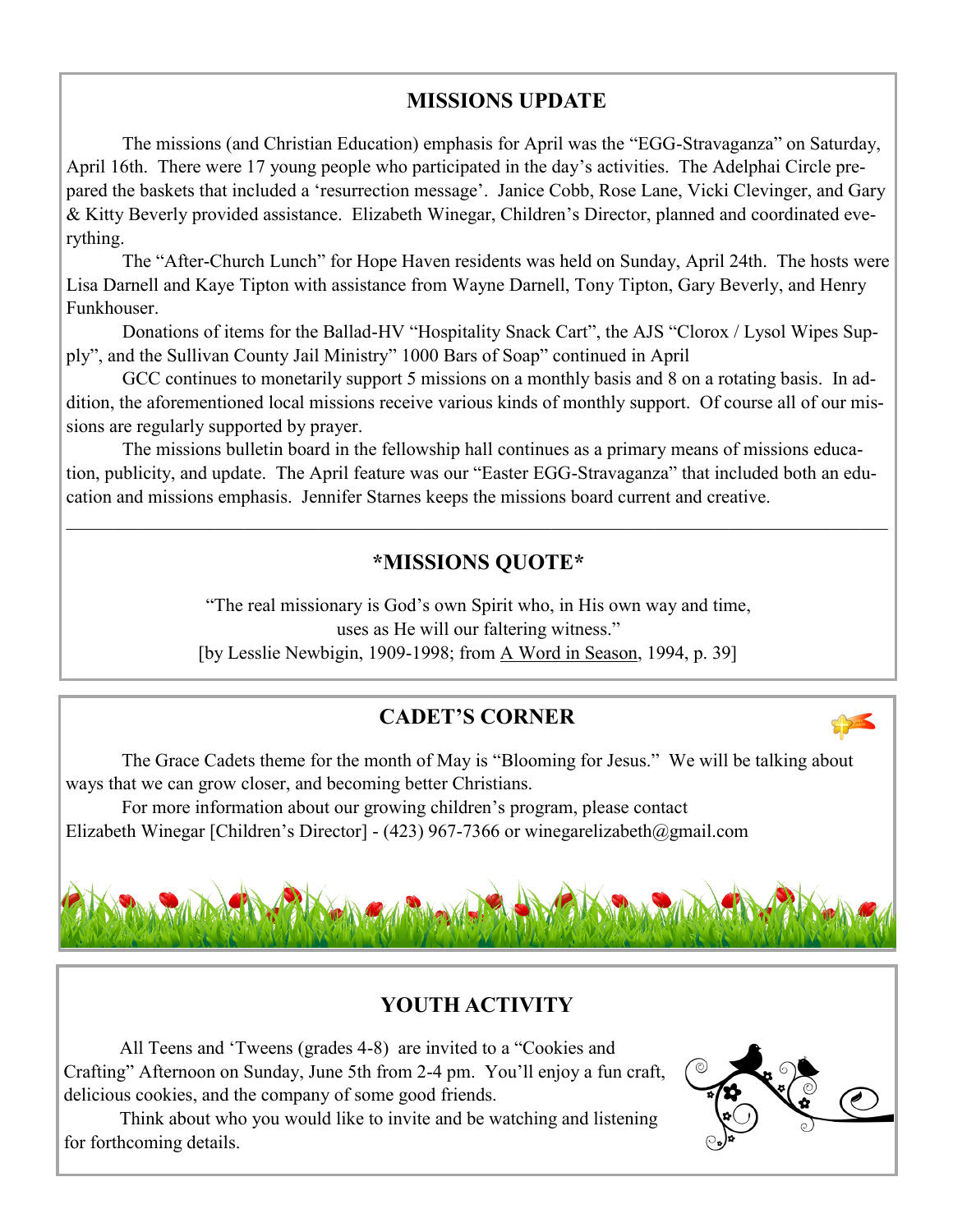#### **graceFULLY-noted**

- Thanks to our worship leaders for the month of April. Those include JOY ODUM (Apr. 3), MARCIA PHILLIPPE (Apr. 10), EDWARD THOMPSON (Apr. 17), and LISA DARNELL (Apr. 24). We so much appreciate their service to help us begin each Lord's Day focused on the great themes of our faith. A special shout out to EDWARD THOMPSON for practicing and preparing to lead the Easter Sunday response. Edward did a masterful job as the youngest to ever lead in that role! We are so proud of our Edward!
- Thanks to the GCC PRAISE TEAM for filling the Easter Season with special music to lift up the Name of our Risen Lord. Specials for April included "Sacrifice of Love", "Holy Is The Lamb", "He Lives" (Apr. 17), and "I Am The Resurrection" duet with Gary Beverly and Vicki Clevinger (Apr. 24). The Praise Team is led by VICKI CLEVINGER, LILY WISE-PIANIST, KAY COOK, and PATTY TURNER who select and organize music each week for Sunday evening practices. Unending thanks to the entire Praise Team for engaging the ministry of music with so much dedication and commitment.
- Thanks to a large cast of GCCers who led worship in various ways for our Good Friday Service on April 15th. The service was truly a soul-stirring centerpiece of the Easter week as we paused to consider "The Last 7 Words of Christ". The "7 Words" were led by PATTY TURNER, ROBERT THOMPSON, GAIL KERNS, GARY BEVERLY, JEN-NIFER STARNES, JIM DENNISON, and KAREN JAYNES. Musical medications were led by THE PRAISE TEAM, LILY WISE, VICKI CLEVINGER, and HOPE MCKINLEY. The Cross-Drapings were led by ROSE LANE and BOB-BY COOK. TONY TIPTON led the opening response and JAMIE ABERNATHY led the closing prayer meditation. Grateful praise is extended to our Lord for anointing these participants in bringing together such a powerful service.
- GCC prayers of condolence are extended for the FAMILY OF AUBREY LINDSEY (Karen Jaynes' brother) who passed away on Saturday, March 26th in Texas City, TX. He was 73. His life was distinguished as a veteran of the United States Navy and by his greatest passion which was Christian music. His music ministry in the contemporary Christian band One Spirit and later with the Texas City Revelators bequested a decades-long legacy of Kingdom service that enriched churches, encouraged Christians, and saved souls. Aubrey's Christian character is 'writ large' in his entire family and carries on in his children, grandchildren, and great grandchildren. GCC lifts up in prayer Karen and her brother's wife, children, family, and friends. May they be filled with the peace and comfort of our Living Lord and Savior, Jesus Christ.
- Prayers of praise are lifted for the Sunday, April 10th decision of MCKINLEY CALDWELL to place his membership with us at Grace Christian. We so much appreciate Mack's commitment to Christ and His love for the Church and the Word. Welcome, Mack, to the GCC family of faith.
- Thanks to the ADELPHAI CIRCLE for preparing the children's Easter baskets for the Saturday, April 16th "EGG-Stravaganza". Also, thanks to all the CANDY DONORS who enabled the filling of 500 eggs to hide. All the work and preparation was well worth it with a showing of approximately 10 children, 7 teens, and a large number of parents. Much appreciation to ELIZABETH WINEGAR for preparing and directing the event and to VICKI CLEVINGER for providing a special activity for the teens. Also thanks to JANICE COBB, ROSE LANE, and GARY & KITTY BEVER-LY for assisting with everything to make it a wonderfully fun day for our young people.
- Thanks to EMMA BUSICK and BRADY DAVIDSON for their most enthusiastic service to distribute to the entire congregation copies of The Case for Easter on April 16th, Easter Sunday.
- Thanks to the WORKDAY HELPERS who did a "Spring Cleaning" of the church on Saturday, April 16th. Those included ROSE LANE, KAREN JAYNES, LISA DARNELL, JULANA MCCLELLAN, and TONY & KAYE TIPTON.
- GCC prayers of condolence are extended for the FAMILY OF CONNIE MONDAY (Mother of Lisa Keller and grandmother of Christopher Keller). Connie passed away on Tuesday, April 26th at her home. She was 82. Connie and her family have a long history with Grace Christian Church going back to the 1970's. Connie was a choir member and especially loved singing for the Christmas Cantatas. She spent her career as a local business woman and entrepreneur, specializing in women's fashion and apparel. Her business success was an extension of the McAninch Family tradition of starting and operating numerous Kingsport businesses including the Garden Basket, the McAninch Store, and the McAninch Apartments. Business was in Connie's blood. She was a wonderful mother to Lisa and grandmother to Chris, who provided impeccable care for her at home for years. Lisa has asked us to convey her thanks to all of you who have reached out and extended condolences to Chris and herself. They greatly appreciate the outpouring of support. She asked that we keep both of them in our prayers as they face the days ahead. GCC lifts up in prayer Lisa, Chris, and Connie's entire family. May they be filled with the peace and comfort of our Living Lord and Savior, Jesus Christ.